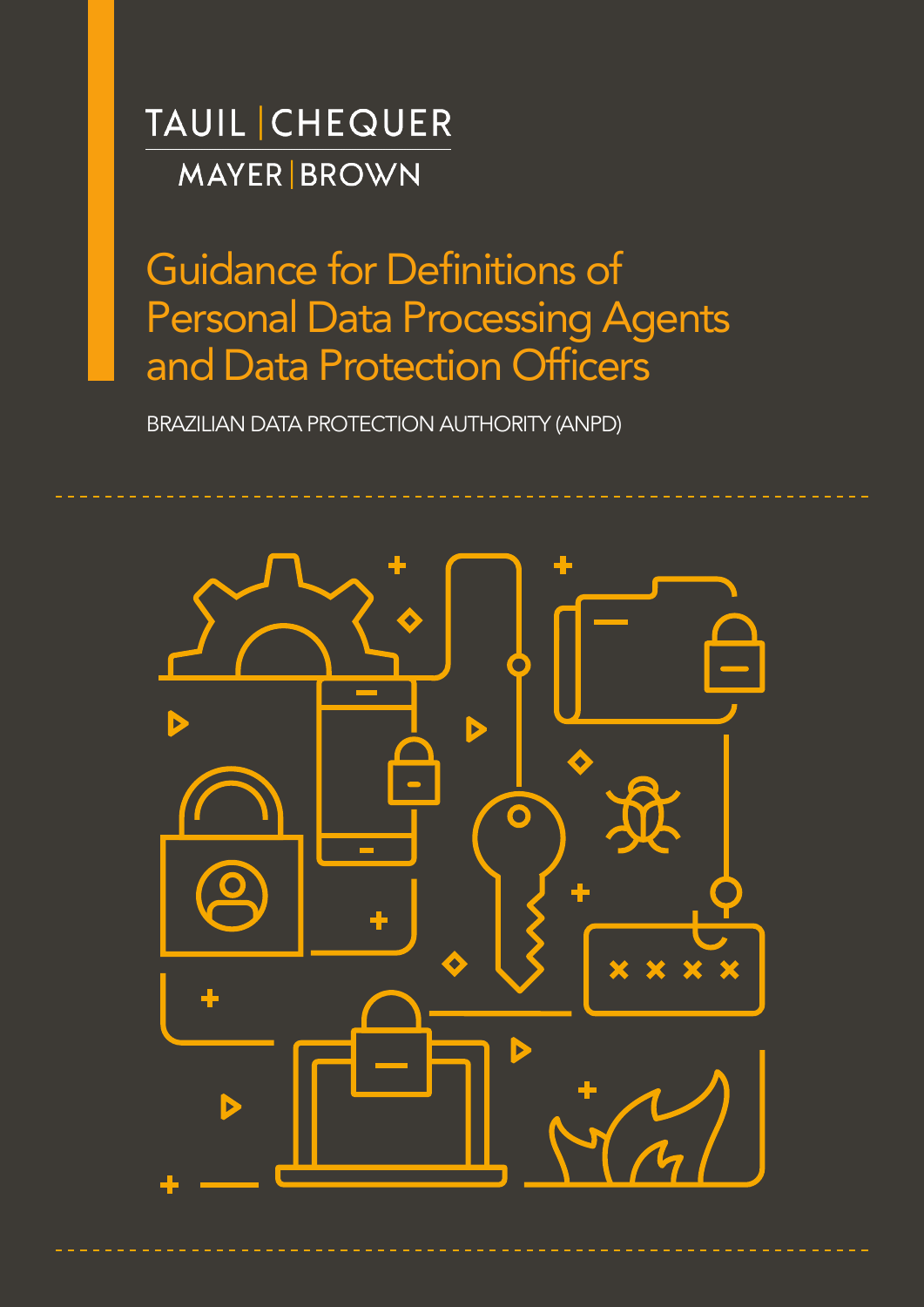On May 28, 2021, ANPD published a guide to establish non-binding guidelines for data processing agents, defining the functions of the controller, operator and DPO and their respective responsibilities.



ANPD relied on the General Data Protection Regulation (GDPR) and the European Data Protection Board (EDPB) guidelines to execute this guidance.



The guidance does not replace future ANPD regulations. The guidelines mainly impact on contractual relations between data processing agents.



Natural or legal person, under public or private law, responsible for making the main decisions regarding the processing of personal data and for defining the purposes of this processing.

The identification of the controller must take into account the factual context and the relevant circumstances of the case, which may result from a contract signed between the parties. The controller will be considered to have this role even if it does not perform any processing operation.

PS: Natural persons who act as professionals subordinate to a legal entity or as members of its bodies (employees, administrators, partners, etc.) are not control

#### **Responsibilities**

- Fully liable for damages that the processing of personal data causes to third parties, whether individual or collective.
- Informs ANPD when a security incident occurs.
- Fulfills data subjects' requests, such as for access to their data, data correction or deletion, etc.
- PS: Data subjects can file complaints about the controller with ANPD.

## CONTROLLER JOINT CONTROLLERSHIP

This is the joint, common or convergent determination, by two or more controllers, of the purposes and essential elements\* for carrying out the same processing of personal data, in which the controllers have a mutual interest.

- \*The essential elements of data processing include, for instance, the definition of categories of data subjects, data categories, data storage periods and legal bases.
- Even if the same data set is processed, there will be no joint controllership if the processing objectives are different.
- As a rule, in joint controllership there is joint liability of controllers, which reinforces the importance that everyone is in compliance with the LGPD.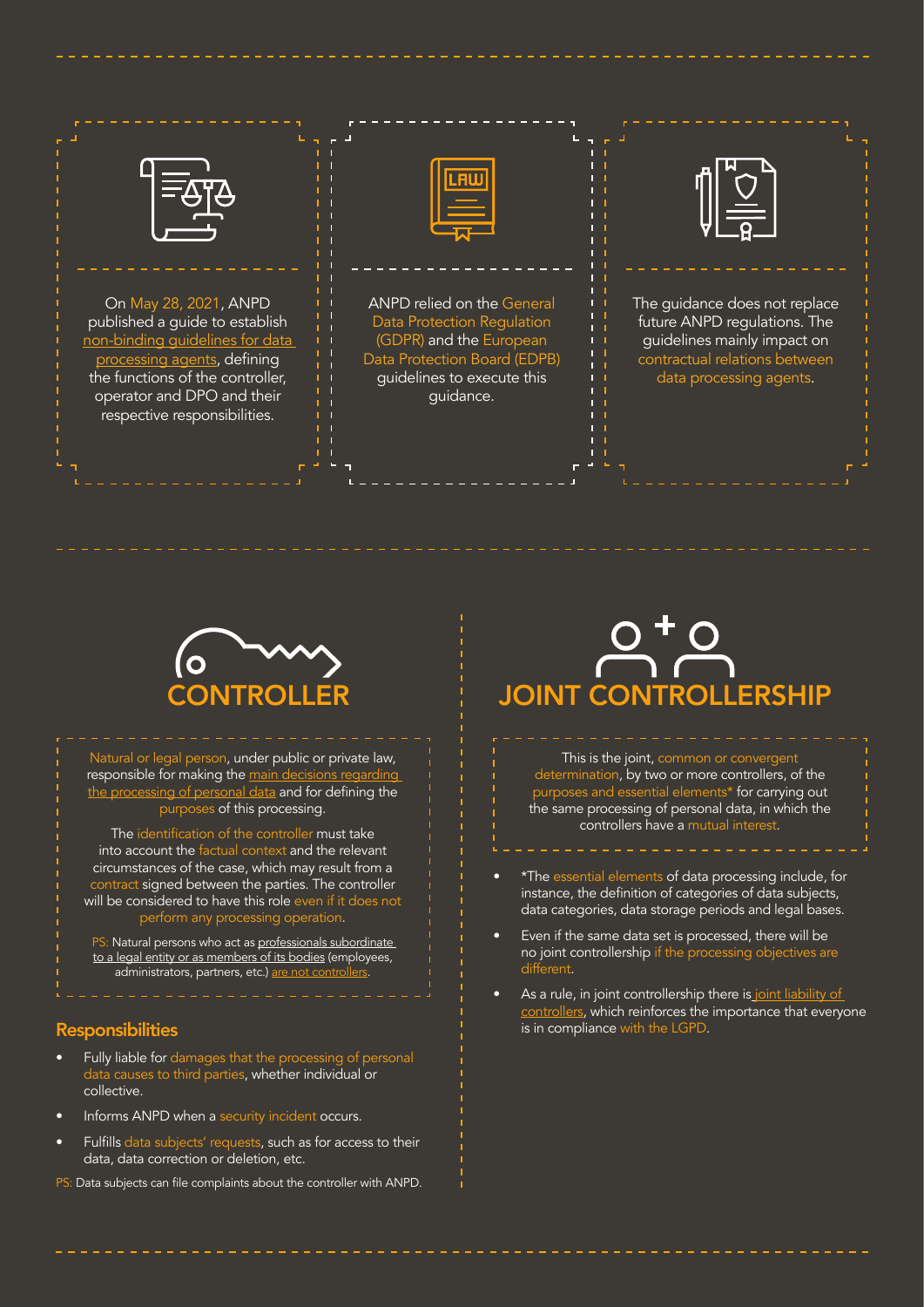# PROCESSOR AND SUB-PROCESSOR

#### Processor

#### Sub-processor

Natural or legal person, under public or private law, who performs the processing of personal data on behalf of the controller.

- The processor can decide on the non-essential elements of data processing, such as the choice of software and equipment to be used and the details of cyber attack prevention and security measures.
- Therefore, the processor must follow the controller's instructions.
- The operator is jointly liable for damages caused by the processing when the operator does not follow the instructions of the controller or fails to comply with the obligations of data protection legislation.

PS: Although the LGPD does not provide for a mandatory contract between controller and operator, having a contract is a good data processing practice, as contractual clauses impose limits on the processor's performance, delimit responsibilities between the parties and reduce the risks and uncertainties arising of the processing operation.

This person is hired by the operator to assist him or her in processing personal data on behalf of the controller. The direct relationship of the sub-processor is with the processor and not with the controller.

- It is recommended that the processor, when contracting the sub-processor, obtain formal authorization from the controller. This aims to avoid the misunderstanding that, when hiring the sub-processor, the processor has performed the data processing in breach of the controller's instructions.
- The sub-processor may have responsibilities similar to that of the processor in relation to the activities that him or her has been hired to perform. Before ANPD, the subprocessor may have the role of processor, depending on the specific case.



This is the person appointed by the controller and processor to (i) act as a communication channel between the controller, data subjects and ANPD and (ii) ensure the compliance of an organization, public or private, with the LGPD.

- The LGPD has not determined under what circumstances an organization must appoint a DPO. Thus, it should be assumed, as a rule, that every organization should appoint a DPO.
- The DPO's contact information must be easily accessible to the data subjects.
- It is possible for the same DPO to work for more than one organization.
- Considering good international practices, the DPO may be either an employee of the institution or an external agent of a physical or legal nature. It is recommended that the DPO be appointed by a formal act, such as a contract for the provision of services, or an administrative act and have knowledge of data protection and information security.

PS: ANPD's future regulations may provide--depending on the nature and size of the entity and the volume of its data processing operations--the option to not appoint a DPO.